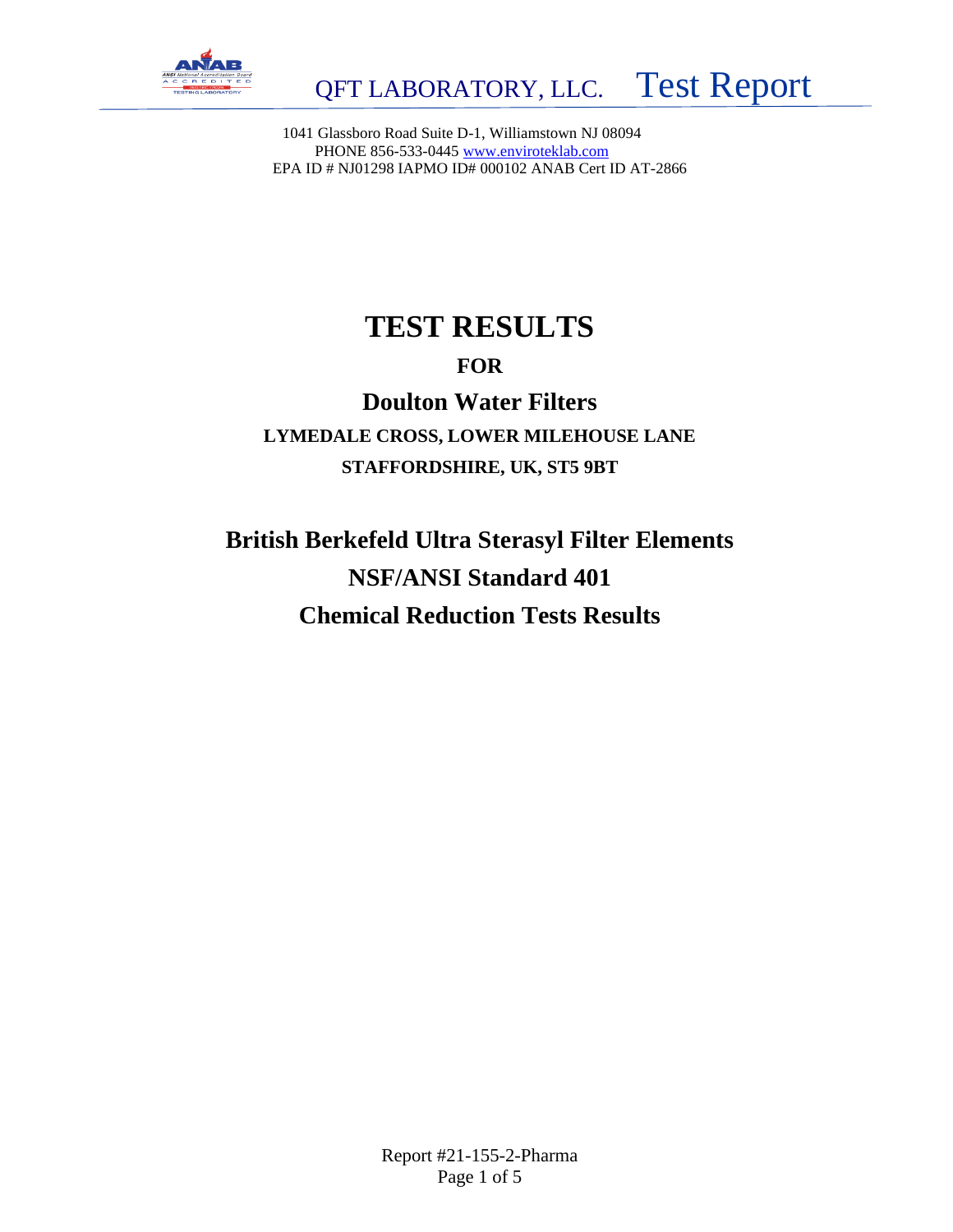

1041 Glassboro Road Suite D-1, Williamstown NJ 08094 PHONE 856-533-0445 [www.enviroteklab.com](http://www.enviroteklab.com/) EPA ID # NJ01298 IAPMO ID# 000102 ANAB Cert ID AT-2866

### **BRITISH BERKEFELD ULTRA STERASYL WATER TEST REPORT**

Report # 21-155 Report Date: 07/22/2021 Customer Name: Doulton Water Filters

#### **Introduction**

An accelerated performance test has been conducted on two British Berkefeld Ultra Sterasyl gravity filter elements fitted into a stainless-steel gravity filter housing. Each filter was exposed to test water containing an influent challenge of pharmaceutical contaminants according to NSF/ANSI Standard 401 test requirements. Influent and effluent challenges were taken and analyzed at 303-liter intervals to verify the filtration efficiency of each candle at each stage up to 3030 liters. The final filtration efficiencies are reported in the tables in the following conclusion section.

#### **Test Water Characteristics**

| <b>Sample Point</b> | Temp.        | pH        | <b>TDS</b> | <b>Turbidity</b> | <b>TOC</b> | <b>Flow Rate (LPM)</b> |      |  |
|---------------------|--------------|-----------|------------|------------------|------------|------------------------|------|--|
|                     | 17.5-22.5 °C | 7.00-8.00 | 200-500    | $<$ 1 NTU        | $>1$ ppm   | F1                     | F2   |  |
| Start $(10L)$       | 19.7         | 7.1       | 239        | 0.4              | 1.3        | 0.13                   | 0.13 |  |
| 303 Liters          | 20.3         | 7.2       | 241        | 0.4              | 1.3        | 0.13                   | 0.13 |  |
| 606 Liters          | 22.1         | 7.2       | 247        | 0.4              | 1.3        | 0.13                   | 0.13 |  |
| 909 liters          | 22.1         | 7.1       | 207        | 0.4              | 1.3        | 0.13                   | 0.13 |  |
| 1212 Liters         | 20.7         | 7.2       | 239        | 0.4              | 1.3        | 0.10                   | 0.10 |  |
| 1515 Liters         | 20.9         | 7.2       | 237        | 0.4              | 1.3        | 0.10                   | 0.10 |  |
| 1818 Liters         | 22.1         | 7.1       | 239        | 0.4              | 1.3        | 0.10                   | 0.10 |  |
| 2121 Liters         | 22.2         | 7.2       | 241        | 0.4              | 1.3        | 0.10                   | 0.10 |  |
| 2424 liters         | 21.7         | 7.1       | 239        | 0.4              | 1.3        | 0.10                   | 0.10 |  |
| 2727 Liters         | 21.9         | 7.2       | 243        | 0.4              | 1.3        | 0.10                   | 0.10 |  |
| 3030 liters         | 22.2         | 7.2       | 239        | 0.4              | 1.3        | 0.10                   | 0.10 |  |
| Average             | 21.45        | $1.2\,$   | 237        | 0.4              | 1.3        | 0.11                   | 0.11 |  |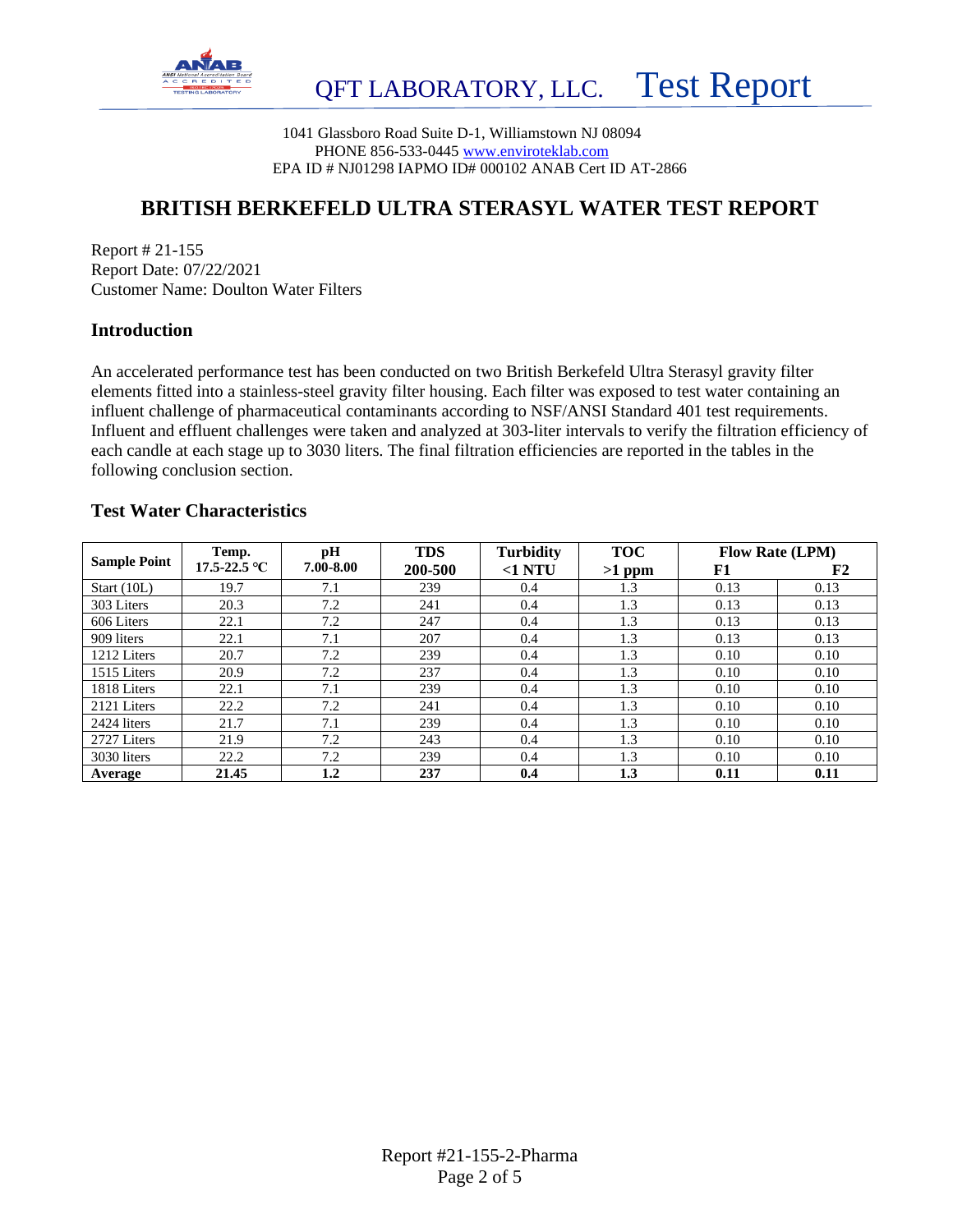

1041 Glassboro Road Suite D-1, Williamstown NJ 08094 PHONE 856-533-0445 [www.enviroteklab.com](http://www.enviroteklab.com/) EPA ID # NJ01298 IAPMO ID# 000102 ANAB Cert ID AT-2866

#### **Conclusion**

The final filtration efficiency for the British Berkefeld Ultra Sterasyl gravity filter elements for pharmaceutical contaminants during the test is summarized in the following tables.

#### **Filter #1 data Summary**

| <b>Emerging Contaminants in ng/L</b> |              |        |                       |        |                       |              |          |          |          |              |  |  |
|--------------------------------------|--------------|--------|-----------------------|--------|-----------------------|--------------|----------|----------|----------|--------------|--|--|
|                                      |              |        | <b>Influent Water</b> |        | <b>Effluent Water</b> |              |          |          |          |              |  |  |
| Contaminant                          | <b>Start</b> | 303    | 606                   | 909    | 1212                  | <b>Start</b> | 303      | 606      | 909      | 1212         |  |  |
|                                      | (10L)        | liters | liters                | liters | liters                | (10L)        | liters   | liters   | liters   | liters       |  |  |
| Triclosan                            | 56.35        | 40.24  | 66.65                 | 49.99  | 58.31                 | 3.17         | 1.21     | $\leq$ 1 | <1       | <1           |  |  |
| Acetaminophen                        | 46.23        | 40.84  | 30.49                 | 49.99  | 55.38                 | 3.46         | $<$ 1    | <1       | $\leq$ 1 | <1           |  |  |
| Trimethoprim                         | 77.08        | 62.61  | 59.58                 | 46.38  | 50.22                 | 5.47         | 1.21     | <1       | <1       | <1           |  |  |
| Ciprofloxacin                        | 57.66        | 76.94  | 70.42                 | 45.91  | 50.52                 | 2.63         | $<$ 1    | <1       | $\leq$ 1 | $\leq$ 1     |  |  |
| Caffeine                             | 46.97        | 50.14  | 36.32                 | 49.81  | 48.32                 | <1           | 1.94     | <1       | 1.3      | $\leq$ 1     |  |  |
| Sulfamethoxazole                     | 57.16        | 50.69  | 12.97                 | 50.23  | 50.30                 | $<$ 1        | $<$ 1    | <1       | <1       | $\leq$ 1     |  |  |
| 17-alpha-Ethynylestradiol            | 53.15        | 39.90  | 47.10                 | 49.77  | 52.15                 | $<$ 1        | $<$ 1    | <1       | $\leq$ 1 | $\leq$ 1     |  |  |
| Estrone                              | 46.63        | 55.30  | 50.85                 | 49.84  | 53.04                 | $<$ 1        | <1       | <1       | <1       | $\leq$ 1     |  |  |
| 17-beta-Estradiol                    | 53.15        | 54.76  | 49.54                 | 50.01  | 49.48                 | $\leq$ 1     | $\leq$ 1 | <1       | <1       | $\leq$ 1     |  |  |
| Diclofenac Sodium                    | 50.93        | 50.99  | 51.2                  | 49.97  | 50.92                 | $\leq$ 1     | $\leq$ 1 | $\leq$ 1 | $\leq$ 1 | $\leq$ 1     |  |  |
| Naproxen                             | 51.15        | 23.41  | 49.56                 | 49.28  | 37.87                 | $<$ 1        | 1.64     | <1       | <1       | <1           |  |  |
| Primidone                            | 50.33        | 29.45  | 50.02                 | 49.9   | 49.05                 | $\leq$ 1     | $<$ 1    | <1       | <1       | $\leq$ 1     |  |  |
| Gemfibrozil                          | 48.96        | 62.5   | 48.94                 | 48.92  | 75.78                 | $<$ 1        | 1.19     | 1.02     | $\leq$ 1 | $\mathbf{1}$ |  |  |
| <b>Ibuprofen</b>                     | 49.24        | 44.83  | 50.54                 | 49.60  | 98.53                 | $\leq$ 1     | <1       | 1.34     | $\leq$ 1 | $\leq$ 1     |  |  |
| Testosterone                         | 50.33        | 52.23  | 50.37                 | 50.19  | 37.57                 | <1           | <1       | <1       | $\leq$ 1 | $\leq$ 1     |  |  |
| Bisphenol A                          | 50.28        | 50.71  | 50.06                 | 49.73  | 40.91                 | $\leq$ 1     | <1       | $<$ 1    | <1       | <1           |  |  |
| Progesterone                         | 51.31        | 49.00  | 50.03                 | 49.70  | 50.21                 | $<$ 1        | 1.12     | 2.9      | $\leq$ 1 | <1           |  |  |
| Erythromycin                         | 46.15        | 51.28  | 49.74                 | 49.41  | 83.28                 | $<$ 1        | $<$ 1    | 1.19     | <1       | <1           |  |  |
| Fluoxetine                           | 50.54        | 50.34  | 51.3                  | 49.98  | 44.16                 | $\leq$ 1     | $\leq$ 1 | $\leq$ 1 | $\leq$ 1 | <1           |  |  |
| Carbamazepine                        | 50.15        | 50.09  | 49.7                  | 49.99  | 19.87                 | $<$ 1        | 1.15     | <1       | 1.03     | $\leq$ 1     |  |  |
| 4-tert-Octylphenol                   | 45.36        | 49.92  | 29.74                 | 49.44  | 70.47                 | $<$ 1        | $<$ 1    | $\leq$ 1 | $<$ 1    | $\leq$ 1     |  |  |
| 4-para-Nonylphenol                   | 49.51        | 77.38  | 63.15                 | 45.60  | 22.16                 | $\leq$ 1     | 6.96     | <1       | $\leq$ 1 | $\leq$ 1     |  |  |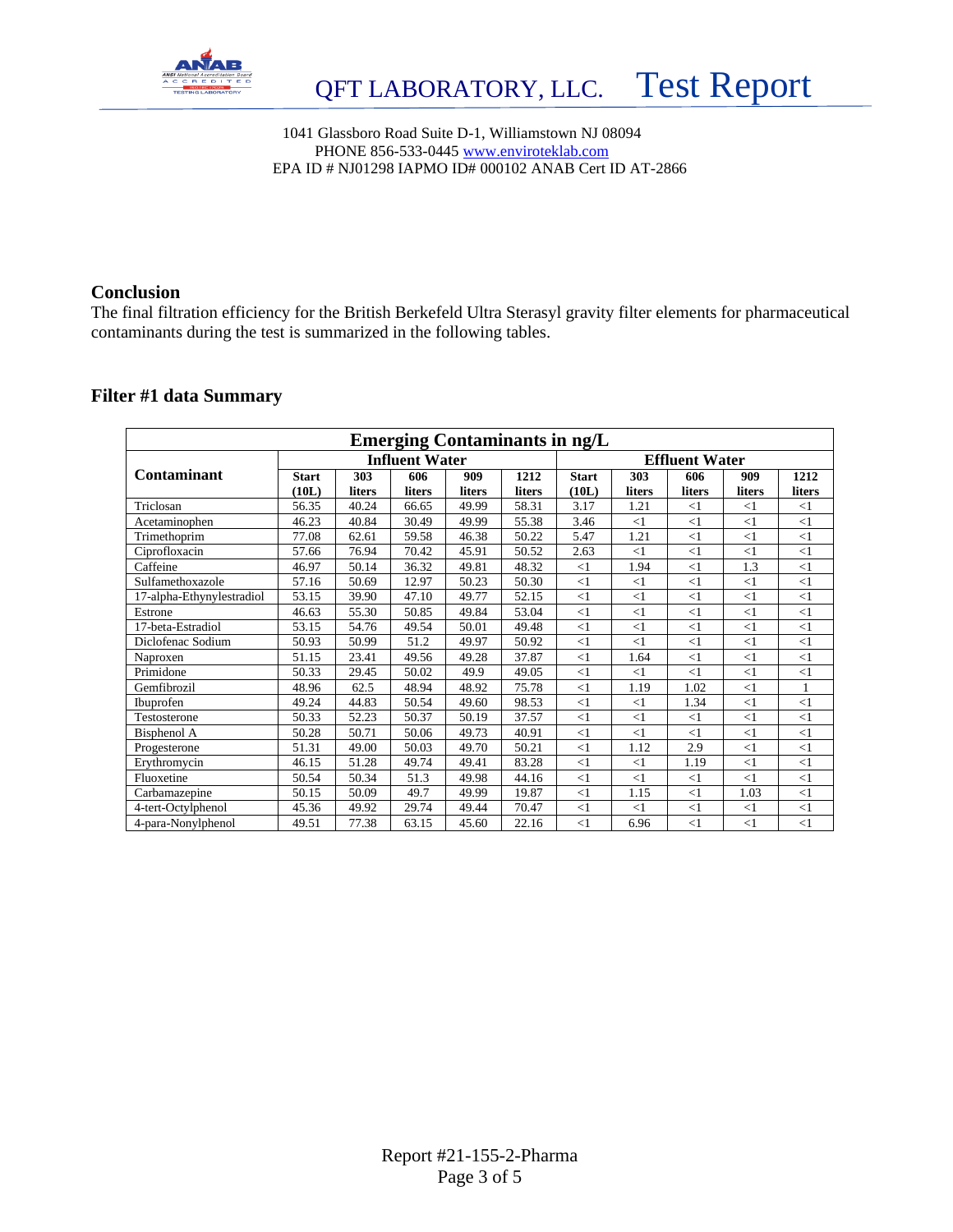

#### 1041 Glassboro Road Suite D-1, Williamstown NJ 08094 PHONE 856-533-0445 [www.enviroteklab.com](http://www.enviroteklab.com/) EPA ID # NJ01298 IAPMO ID# 000102 ANAB Cert ID AT-2866

| <b>Emerging Contaminants in ng/L</b> |                       |                |                |                |                |                |                |                       |                |                |                |                |                                        |  |
|--------------------------------------|-----------------------|----------------|----------------|----------------|----------------|----------------|----------------|-----------------------|----------------|----------------|----------------|----------------|----------------------------------------|--|
|                                      | <b>Influent Water</b> |                |                |                |                |                |                | <b>Effluent Water</b> |                |                |                |                |                                        |  |
| <b>Contaminant</b>                   | 1515<br>liters        | 1818<br>liters | 2121<br>liters | 2424<br>liters | 2727<br>liters | 3030<br>liters | 1515<br>liters | 1818<br>liters        | 2121<br>liters | 2424<br>liters | 2727<br>liters | 3030<br>liters | <b>Efficiency</b><br>at 3030<br>liters |  |
| Triclosan                            | 71.26                 | 49.89          | 27.69          | 61.02          | 49.97          | 49.9           | $\leq$ 1       | $<$ 1                 | <1             | <1             | <1             | <1             | $>98\%$                                |  |
| Acetaminophen                        | 46.79                 | 49.33          | 65.63          | 31.63          | 49.81          | 48.99          | <1             | 1.28                  | <1             | $<$ 1          | $<$ 1          | <1             | $>98\%$                                |  |
| Trimethoprim                         | 60.35                 | 50.05          | 54.15          | 46.3           | 47.89          | 48.99          | <1             | $<$ 1                 | $\leq$ 1       | $\leq$ 1       | $<$ 1          | <1             | $>98\%$                                |  |
| Ciprofloxacin                        | 58.37                 | 47.3           | 42.58          | 55.59          | 48.12          | 48.22          | $\leq$ 1       | $\leq$ 1              | <1             | <1             | 1.61           | <1             | $>98\%$                                |  |
| Caffeine                             | 47.75                 | 48.32          | 57.29          | 58.28          | 45.99          | 47.36          | $\leq$ 1       | $<$ 1                 | 3.3            | <1             | 3.39           | <1             | >98%                                   |  |
| Sulfamethoxazole                     | 52.40                 | 46.64          | 64.99          | 60.12          | 49.69          | 47.03          | <1             | $\leq$ 1              | $\leq$ 1       | $\leq$ 1       | 2.39           | 4.33           | 90.8%                                  |  |
| 17-alpha-Ethynylestradiol            | 54.07                 | 45.66          | 45.27          | 42.42          | 48.57          | 47.64          | <1             | $<$ 1                 | $\leq$ 1       | $<$ 1          | $<$ 1          | <1             | >98%                                   |  |
| Estrone                              | 53.53                 | 49.30          | 40.10          | 41.66          | 49.30          | 48.21          | $\leq$ 1       | $\lt 1$               | <1             | <1             | $<$ 1          | <1             | >98%                                   |  |
| 17-beta-Estradiol                    | 50.70                 | 50.23          | 42.49          | 42.04          | 48.63          | 48.76          | <1             | $\leq$ 1              | $\leq$ 1       | $<$ 1          | $<$ 1          | <1             | >98%                                   |  |
| Diclofenac Sodium                    | 50.04                 | 49.84          | 40.98          | 41.27          | 46.81          | 49.37          | <1             | $\leq$ 1              | $\leq$ 1       | <1             | $<$ 1          | <1             | $>98\%$                                |  |
| Naproxen                             | 37.77                 | 49.86          | 44.18          | 43.31          | 49.52          | 48.82          | <1             | $<$ 1                 | $\leq$ 1       | $\leq$ 1       | $<$ 1          | <1             | $>98\%$                                |  |
| Primidone                            | 51.04                 | 47.03          | 58.24          | 56.03          | 46.81          | 47.11          | $\leq$ 1       | <1                    | $\leq$ 1       | $<$ 1          | $<$ 1          | 1.55           | 96.7%                                  |  |
| Gemfibrozil                          | 76.42                 | 49.07          | 47.59          | 45.23          | 46.16          | 48.05          | 2.56           | $<$ 1                 | <1             | <1             | <1             | <1             | >98%                                   |  |
| Ibuprofen                            | 99.18                 | 45.57          | 50.59          | 49.18          | 52.96          | 45.56          | <1             | $\leq$ 1              | 1.48           | $<$ 1          | $\leq$ 1       | <1             | $>98\%$                                |  |
| Testosterone                         | 35.95                 | 49.62          | 41.62          | 42.42          | 48.32          | 46.41          | <1             | $\leq$ 1              | $<$ 1          | $<$ 1          | <1             | <1             | $>98\%$                                |  |
| Bisphenol A                          | 29.47                 | 51.19          | 43.67          | 43.59          | 49.88          | 48.48          | <1             | $<$ 1                 | <1             | $<$ 1          | <1             | <1             | >98%                                   |  |
| Progesterone                         | 50.12                 | 49.37          | 34.79          | 46.53          | 44.94          | 47.93          | $\leq$ 1       | <1                    | <1             | 4.42           | <1             | <1             | >98%                                   |  |
| Erythromycin                         | 79.34                 | 48.93          | 40.98          | 40.82          | 48.47          | 47.06          | 2.17           | $<$ 1                 | <1             | 1.35           | 3.21           | <1             | $>98\%$                                |  |
| Fluoxetine                           | 43.81                 | 49.56          | 42.63          | 44.21          | 48.56          | 45.79          | <1             | $\lt 1$               | $\leq$ 1       | $<$ 1          | <1             | <1             | $>98\%$                                |  |
| Carbamazepine                        | 23.69                 | 49.19          | 41.18          | 40.44          | 47.01          | 48.72          | <1             | $\leq$ 1              | $\leq$ 1       | $<$ 1          | $<$ 1          | <1             | $>98\%$                                |  |
| 4-tert-Octylphenol                   | 49.10                 | 49.91          | 48.84          | 41.47          | 48.43          | 44.78          | <1             | <1                    | 6.51           | <1             | <1             | 1.00           | 97.8%                                  |  |
| 4-para-Nonylphenol                   | 20.41                 | 49.26          | 82.81          | 51.18          | 46.80          | 46.12          | <1             | <1                    | <1             | $<$ 1          | $\leq$ 1       | <1             | >98%                                   |  |

#### **Filter #2 data Summary**

| <b>Emerging Contaminants in ng/L</b> |              |        |                       |        |                       |              |          |          |          |          |  |  |
|--------------------------------------|--------------|--------|-----------------------|--------|-----------------------|--------------|----------|----------|----------|----------|--|--|
|                                      |              |        | <b>Influent Water</b> |        | <b>Effluent Water</b> |              |          |          |          |          |  |  |
| Contaminant                          | <b>Start</b> | 303    | 606                   | 909    | 1212                  | <b>Start</b> | 303      | 606      | 909      | 1212     |  |  |
|                                      | (10L)        | liters | liters                | liters | liters                | (10L)        | liters   | liters   | liters   | liters   |  |  |
| Triclosan                            | 56.35        | 40.24  | 66.65                 | 49.99  | 58.31                 | $\leq$ 1     | $\leq$ 1 | <1       | $\leq$ 1 | <1       |  |  |
| Acetaminophen                        | 46.23        | 40.84  | 30.49                 | 49.99  | 55.38                 | $<$ 1        | $<$ 1    | $<$ 1    | $\leq$ 1 | <1       |  |  |
| Trimethoprim                         | 77.08        | 62.61  | 59.58                 | 46.38  | 50.22                 | 7.65         | 1.09     | $\leq$ 1 | $\leq$ 1 | <1       |  |  |
| Ciprofloxacin                        | 57.66        | 76.94  | 70.42                 | 45.91  | 50.52                 | $<$ 1        | $<$ 1    | $<$ 1    | $\leq$ 1 | <1       |  |  |
| Caffeine                             | 46.97        | 50.14  | 36.32                 | 49.81  | 48.32                 | $<$ 1        | <1       | <1       | $\leq$ 1 | $\leq$ 1 |  |  |
| Sulfamethoxazole                     | 57.16        | 50.69  | 12.97                 | 50.23  | 50.30                 | $<$ 1        | <1       | <1       | $\leq$ 1 | <1       |  |  |
| 17-alpha-Ethynylestradiol            | 53.15        | 39.90  | 47.10                 | 49.77  | 52.15                 | $<$ 1        | $<$ 1    | $<$ 1    | $\leq$ 1 | <1       |  |  |
| Estrone                              | 46.63        | 55.30  | 50.85                 | 49.84  | 53.04                 | $<$ 1        | $<$ 1    | $<$ 1    | $\leq$ 1 | <1       |  |  |
| 17-beta-Estradiol                    | 53.15        | 54.76  | 49.54                 | 50.01  | 49.48                 | $<$ 1        | <1       | $<$ 1    | $\leq$ 1 | <1       |  |  |
| Diclofenac Sodium                    | 50.93        | 50.99  | 51.20                 | 49.97  | 50.92                 | $<$ 1        | <1       | <1       | <1       | $\leq$ 1 |  |  |
| Naproxen                             | 51.15        | 23.41  | 49.56                 | 49.28  | 37.87                 | $<$ 1        | <1       | <1       | $\leq$ 1 | <1       |  |  |
| Primidone                            | 50.33        | 29.45  | 50.02                 | 49.9   | 49.05                 | $<$ 1        | $<$ 1    | $\leq$ 1 | <1       | $\leq$ 1 |  |  |
| Gemfibrozil                          | 48.96        | 62.5   | 48.94                 | 48.92  | 75.78                 | 1.19         | <1       | 2.06     | $\leq$ 1 | 1.4      |  |  |
| <b>Ibuprofen</b>                     | 49.24        | 44.83  | 50.54                 | 49.60  | 98.53                 | $<$ 1        | $\leq$ 1 | 13.04    | 1.04     | <1       |  |  |
| Testosterone                         | 50.33        | 52.23  | 50.37                 | 50.19  | 37.57                 | $\leq$ 1     | $\leq$ 1 | <1       | <1       | $\leq$ 1 |  |  |
| Bisphenol A                          | 50.28        | 50.71  | 50.06                 | 49.73  | 40.91                 | $\leq$ 1     | $\leq$ 1 | $\leq$ 1 | $\leq$ 1 | <1       |  |  |
| Progesterone                         | 51.31        | 49.00  | 50.03                 | 49.70  | 50.21                 | $<$ 1        | <1       | 1.9      | $\leq$ 1 | <1       |  |  |
| Erythromycin                         | 46.15        | 51.28  | 49.74                 | 49.41  | 83.28                 | $\leq$ 1     | 3.66     | 1.55     | <1       | $\leq$ 1 |  |  |
| Fluoxetine                           | 50.54        | 50.34  | 51.30                 | 49.98  | 44.16                 | $<$ 1        | $<$ 1    | $<$ 1    | $\leq$ 1 | <1       |  |  |
| Carbamazepine                        | 50.15        | 50.09  | 49.70                 | 49.99  | 19.87                 | $<$ 1        | 4.93     | 3.33     | $\leq$ 1 | $\leq$ 1 |  |  |
| 4-tert-Octylphenol                   | 45.36        | 49.92  | 29.74                 | 49.44  | 70.47                 | $<$ 1        | $<$ 1    | $<$ 1    | $\leq$ 1 | <1       |  |  |
| 4-para-Nonylphenol                   | 49.51        | 77.38  | 63.15                 | 45.6   | 22.16                 | $<$ 1        | 1.27     | $<$ 1    | $\leq$ 1 | 1.46     |  |  |

Report #21-155-2-Pharma Page 4 of 5